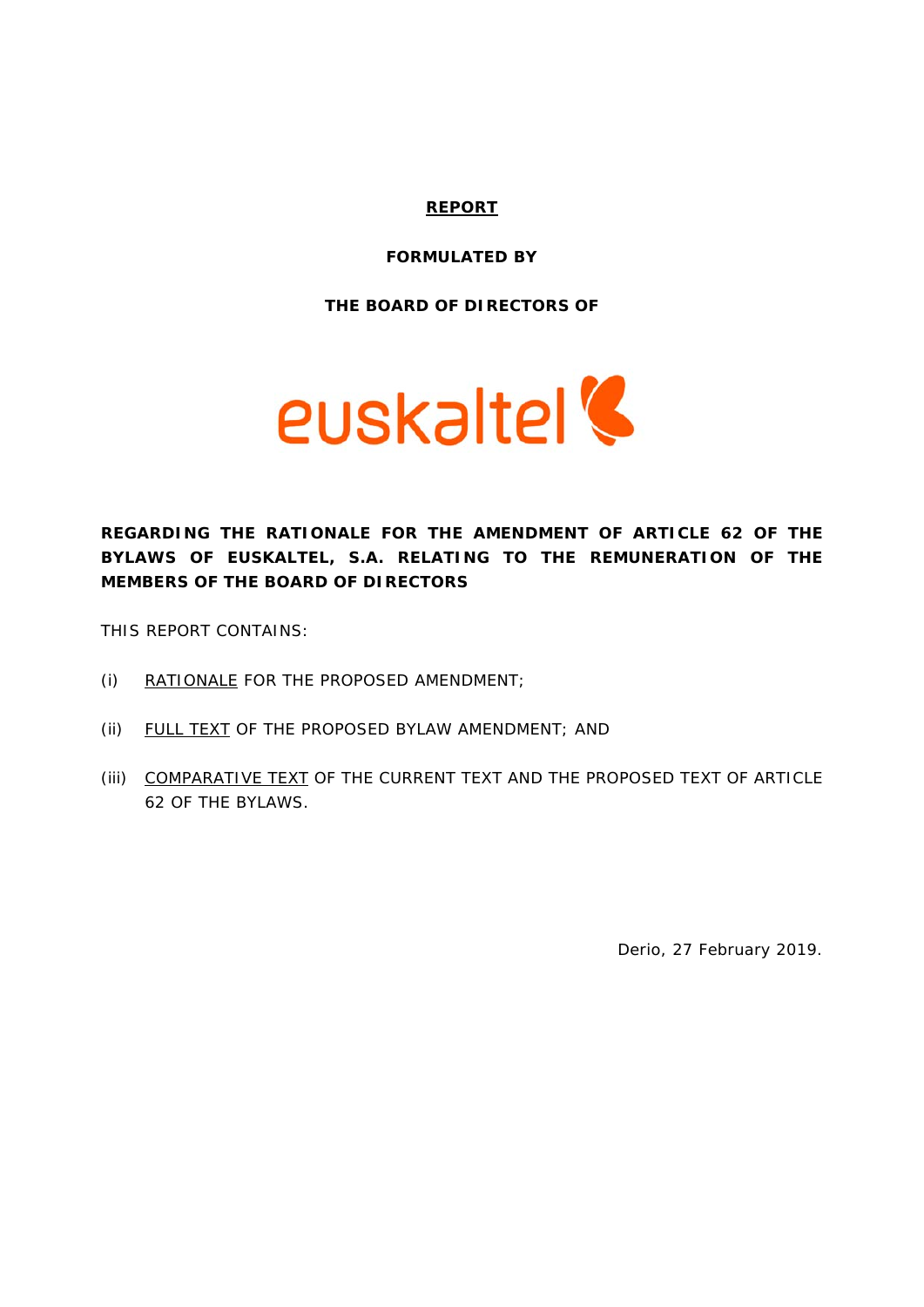# **EUSKALTEL, S.A.**

REPORT ISSUED BY THE BOARD OF DIRECTORS REGARDING THE RATIONALE FOR THE AMENDMENT OF ARTICLE 62 OF THE BYLAWS OF EUSKALTEL, S.A. RELATING TO THE REMUNERATION OF THE MEMBERS OF THE BOARD OF DIRECTORS.

# **I. INTRODUCTION**

This report is formulated by the Board of Directors of Euskaltel, S.A. (hereinafter, "**Euskaltel**" or the "**Company**") to provide a rationale for the proposal submitted for approval of the shareholders acting at the Annual General Meeting of Shareholders of Euskaltel, called to be held on 1 April 2019, at 12:00, on first call, and on 2 April 2019, at the same time, on second call, under item six on the Agenda relating to the Amendment of the Company's Bylaws, with respect to the remuneration of directors, pursuant to the provisions of Section 286 of the restated text of the Corporate Enterprises Act approved by Royal Legislative Decree 1/2010, of 2 July (hereinafter, the "**Act**").

Although the text of the Bylaws relating to the remuneration of directors is currently in accordance with applicable legal provisions, the Board of Directors finds it appropriate to amend the Company's Bylaws regarding the remuneration of Directors in order to conform it to the interpretation contained in the recent Supreme Court Judgement 98/2018, of 26 February (the "**Judgement**"), in order to reduce the commercial and tax risks that might hereafter arise.

The Judgement itself excludes the application thereof to listed companies, but the Board of Directors finds it suitable for the interests of the company, and to prevent potential commercial and tax risks that might hereafter arise, to conform the current Bylaws to the Judgement, and thus proposes to the shareholders at the General Meeting of Shareholders of Euskaltel to amend article 62 of the Bylaws regarding "*director remuneration*".

This proposed amendment would not in any case entail an increase in the remuneration currently received by the members of the Company's Board of Directors.

In any event, the bylaw amendment herein proposed seeks to:

(i) give greater transparency to the Company's remuneration system, transferring the current items of remuneration to the bylaws, on the same terms as applied to date, and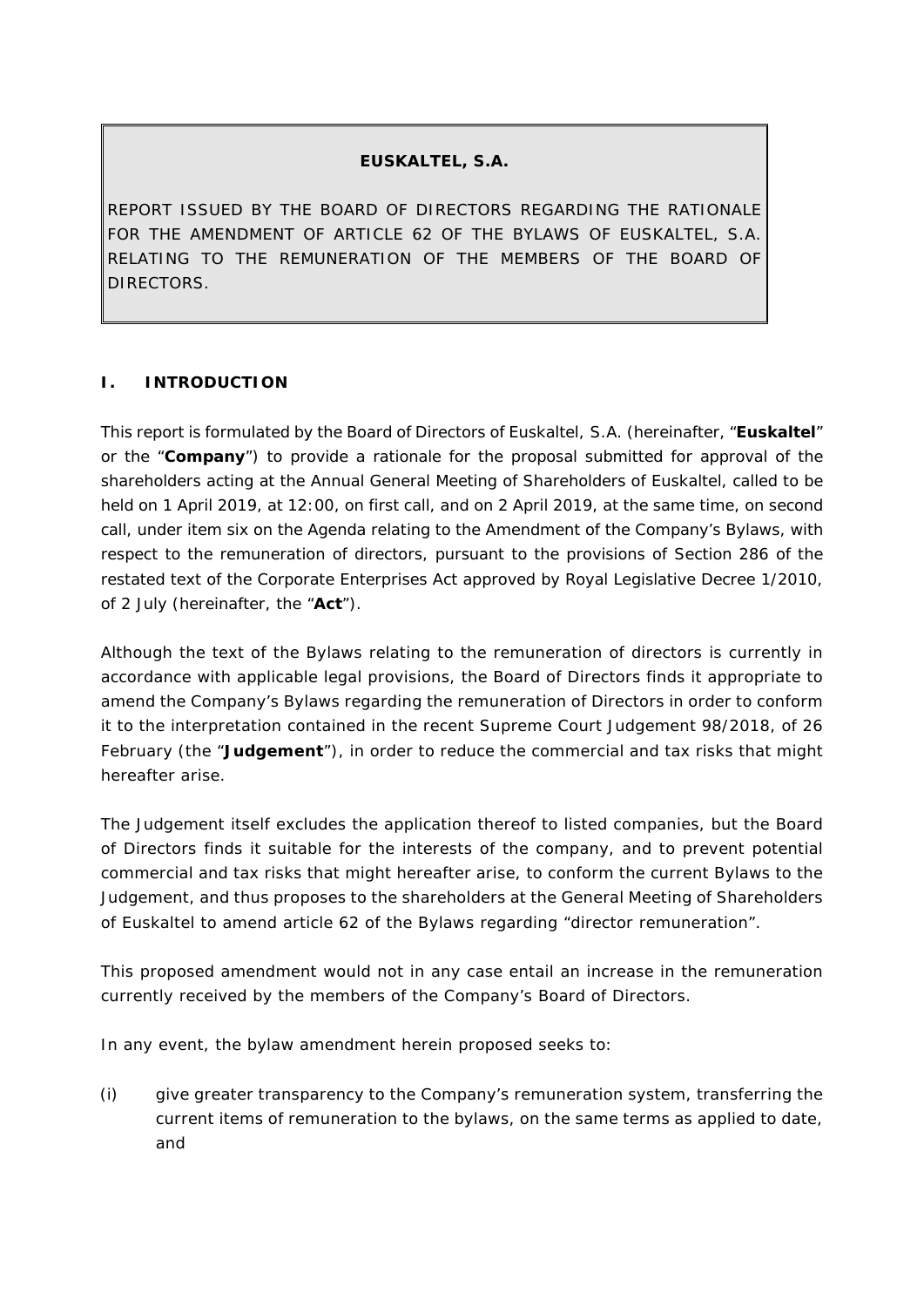(ii) offer greater control to the shareholders, providing that the maximum amount of director remuneration to be approved by the shareholders also include the remuneration of directors for the performance of executive duties.

To facilitate the Shareholders' understanding of the change giving rise to the amendment submitted for their approval at the General Meeting of Shareholders, a description of the purpose and rationale for said amendment is first provided, followed by the full proposed text.

Furthermore, and to facilitate a comparison between the new text of the proposed article 62 and the current text, attached as an **Annex** to this report, for informational purposes, is a document showing the proposed amendment to the current text of article 62 of the Bylaws of the Company.

# **II. RATIONALE FOR THE PROPOSAL**

The proposed amendment of article 62 of the Bylaws is intended to avoid potential commercial and tax risks that might hereafter occur regarding director remuneration as a result of a change in jurisprudence similar to that which occurred with respect to nonlisted companies.

From the commercial viewpoint, although the aforementioned Judgement does not apply to listed companies because the legal arguments expressly excluded these types of companies, it is deemed appropriate to plan ahead for a potential extrapolation of the arguments to listed companies, by amending the affected article of the Bylaws.

From a tax viewpoint, the main risk would refer to the deductibility of amounts that either do not relate to items of remuneration provided for in the Bylaws or that exceed the maximum amount approved by the shareholders at a General Meeting.

For this reason, the Board of Directors finds it appropriate to amend article 62 of the Bylaws, regarding director remuneration, upon the following terms:

- (i) to include in the Bylaws the items of remuneration received for the performance of executive duties; and
- (ii) to provide that the maximum amount of director remuneration to be approved by the shareholders includes the remuneration of all directors for all duties they perform, i.e. for the performance of both executive and non-executive duties.

As a result of the proposed bylaw amendment, Euskaltel would be anticipating a hypothetical, potential and future extrapolation to listed companies of the interpretation made by the Supreme Court in said Judgement.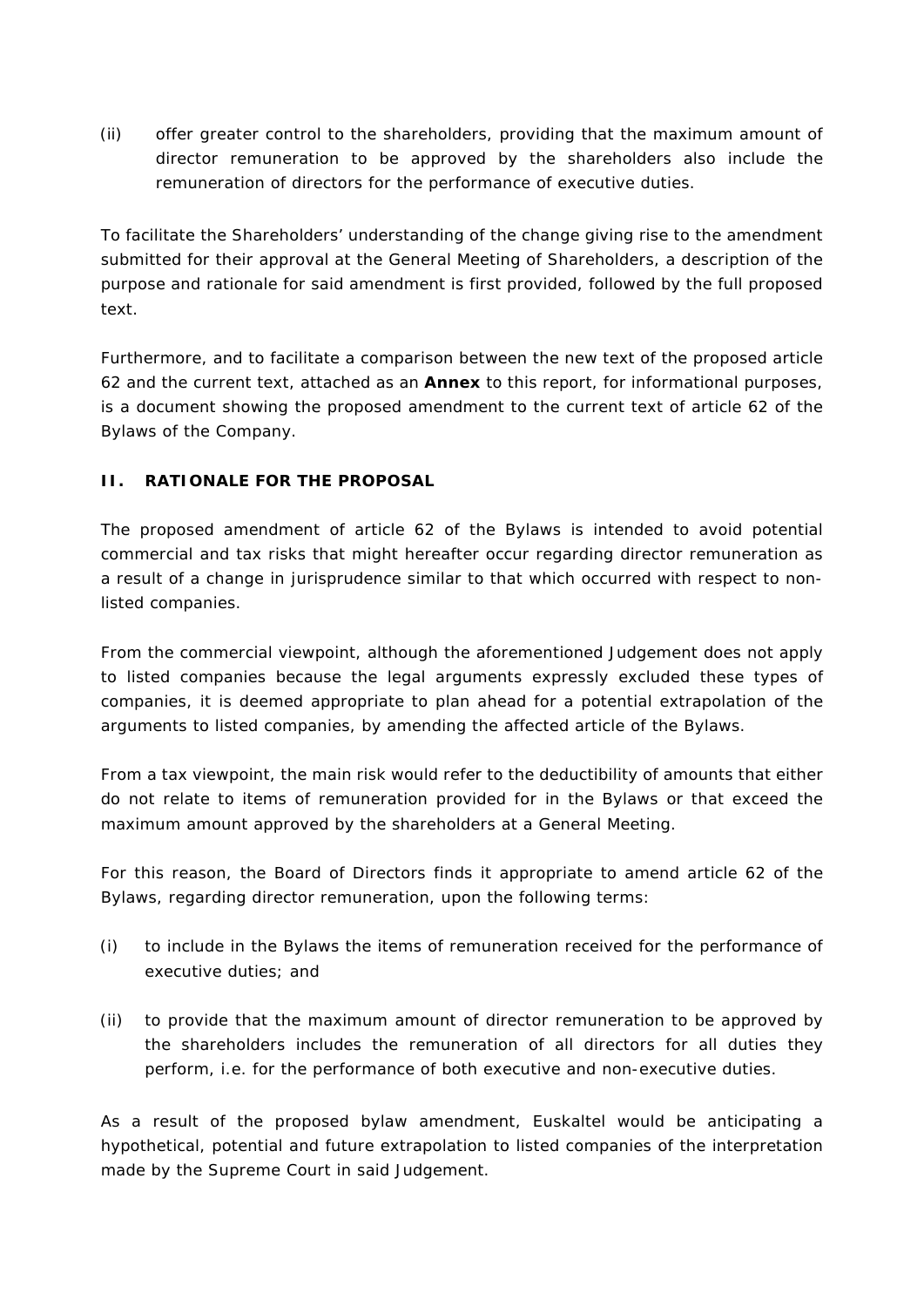The Company also believes that, in any case, the proposed amendment gives greater clarity and transparency regarding the rules for remuneration of the Company's directors, for the shareholders as well as the market in general.

### **III. FULL TEXT OF THE PROPOSED BYLAW AMENDMENT**

As a result of the foregoing, the full text of the proposed bylaw amendment is included below:

### *"Article 62. Director remuneration*

- 1. The directors shall be entitled to receive remuneration for the performance of the duties corresponding thereto by virtue of their membership on the Board of Directors as a collective decision-making body of the Company.
- 2. The shareholders acting at a General Meeting shall determine and approve the maximum amount to be received as remuneration by all the directors for all the items and for any duties that they perform, both executive and non-executive. The maximum amount set by the shareholders at the General Meeting shall remain in effect for so long the shareholders do not approve a change thereof.
- 3. The remuneration of directors who are not entrusted with executive duties shall be based on the following components:
	- a. An annual fixed allocation;
	- b. Any potential commitments of the Company to pay amounts as insurance premiums in favour of the directors; and
	- c. A civil liability policy obtained by the Company for its directors upon customary terms and proportional to the circumstances of the Company.

The specific amount corresponding to the above items for each of the directors who are not entrusted with executive duties shall be determined by the Board of Directors in accordance with the director remuneration policy. For such purpose, it may take into account, amongst other issues, the positions held by each director within the collective body itself, their membership on and attendance at the various committees, and the classification of the director as independent or proprietary.

- 4. Directors who are entrusted with executive duties shall be entitled to receive the remuneration provided for in the contract signed to that end between the director and the Company, for the following items:
	- a. Fixed annual remuneration.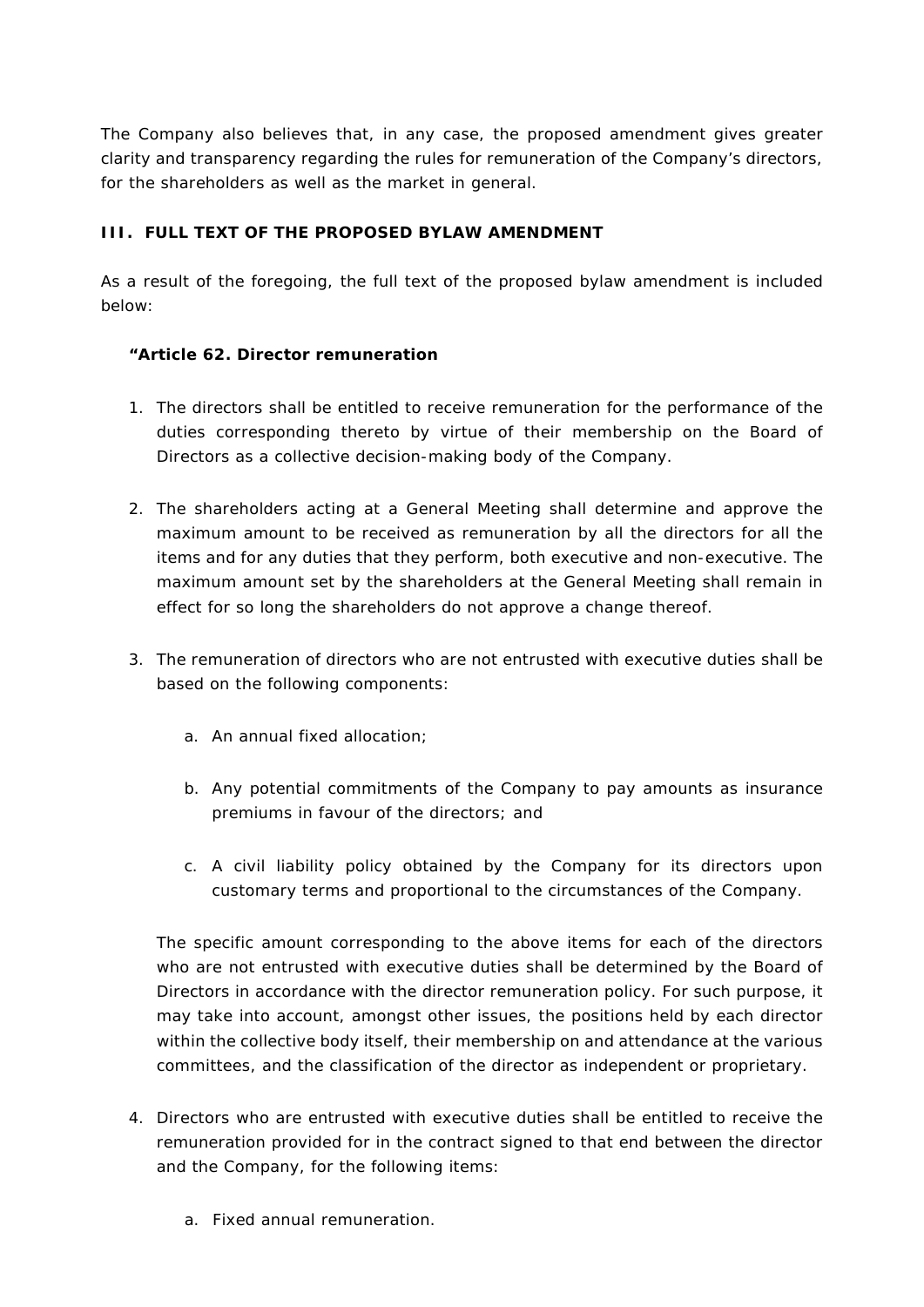- b. Annual variable remuneration calculated based on benchmark qualitative or quantitative indicators or parameters linked to the level of achievement of their objectives (approved by the Board of Directors, upon a proposal of the Appointments and Remuneration Committee).
- c. Long-term variable remuneration based on the delivery of cash or shares, share options or instruments or other remuneration indexed to the value thereof, linked to business objectives, the value of the shares and, if applicable, other corporate social responsibility objectives.

If indexed to shares of the Company or to financial instruments linked to the quoted price thereof, said remuneration must be approved by the shareholders at a General Meeting of Shareholders. If applicable, the resolution shall state the maximum number of shares to deliver, the exercise price or system for calculating the exercise price of the share options, the value of any shares used as a reference, and the duration of the plan.

- d. The following remuneration: (i) availability of company vehicle; (ii) life and casualty insurance; (iii) special health insurance; and (iv) the ability to enjoy all those benefits that the Company might make available to management personnel.
- e. A civil liability policy obtained by the Company for its directors upon customary terms and proportional to the circumstances of the Company.
- f. Potential severance payment for cessation in office or termination of contractual relationship with the Company.

These contracts must be approved in advance by the Board of Directors upon a proposal of the Appointments and Remuneration Committee, in compliance with the requirements of applicable law.

Furthermore, the text of these contracts shall conform to the director remuneration policy to be approved by the shareholders at the General Meeting of Shareholders.

5. The director remuneration policy shall conform as appropriate to the remuneration system provided for in the Company's Bylaws, shall have the scope provided by law, and shall be submitted by the Board of Directors for approval of the shareholders acting at a General Meeting of Shareholders with the frequency provided by law.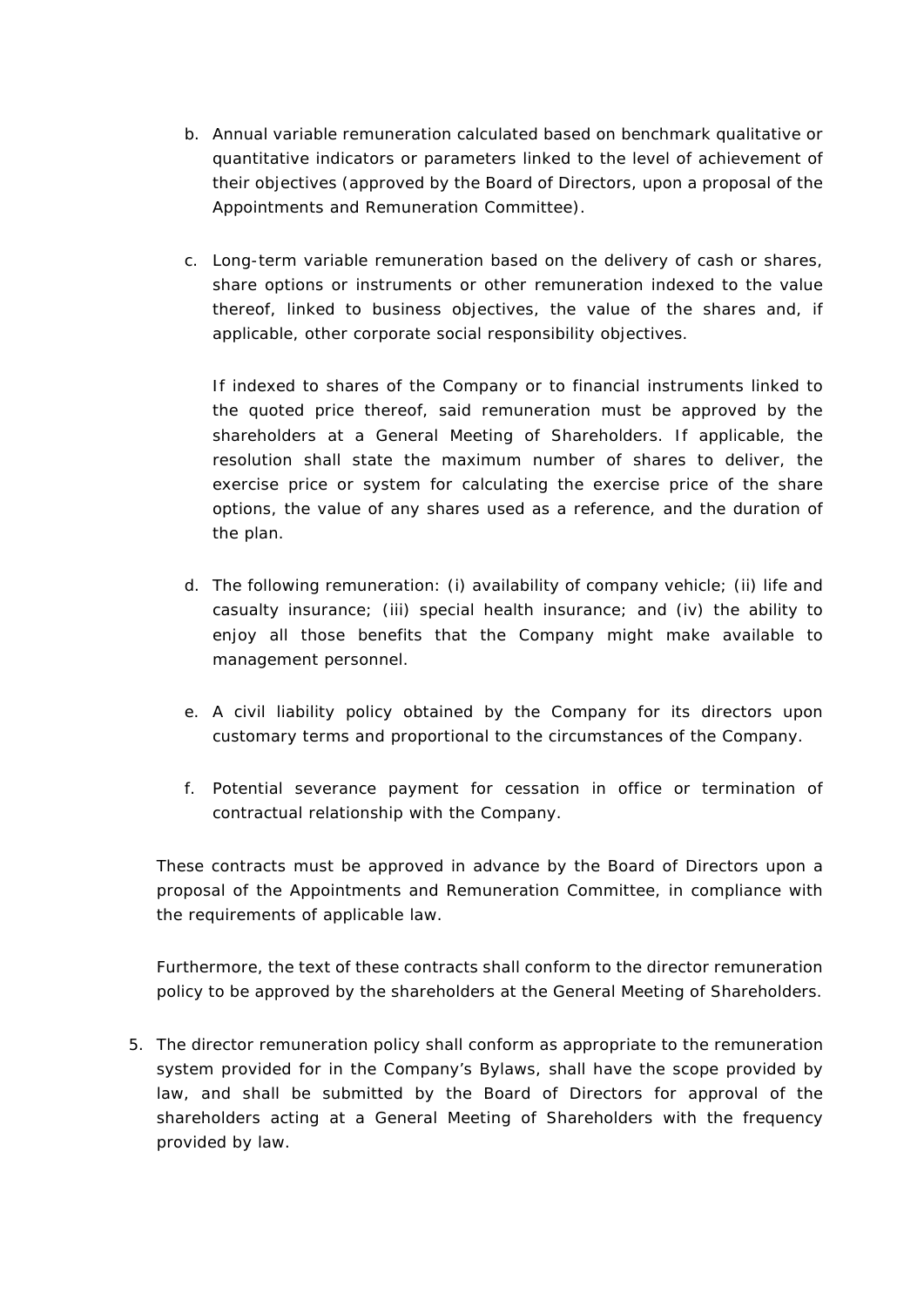In any event, the overall sum of all amounts to be received by all of the directors for any items during the financial year shall never exceed the maximum amount approved by the shareholders at the General Meeting."

# **IV. SHAREHOLDERS' RIGHT TO RECEIVE INFORMATION REGARDING THE PROPOSED BYLAW AMENDMENTS**

Pursuant to the provisions of sections 286 and 518 of the Act and article 8 of the Regulations for the General Meeting of the Company, this report is issued in view of the Shareholders' information right to either examine at the registered office the full text of the proposed bylaw amendment and the report in support thereof or to request the free delivery or shipment thereof.

This document will also be published on the Company's website (www.euskaltel.com), together with the call to the General Meeting and the other documentation relating to the aforementioned articles of the Regulations for the General Meeting and the Act.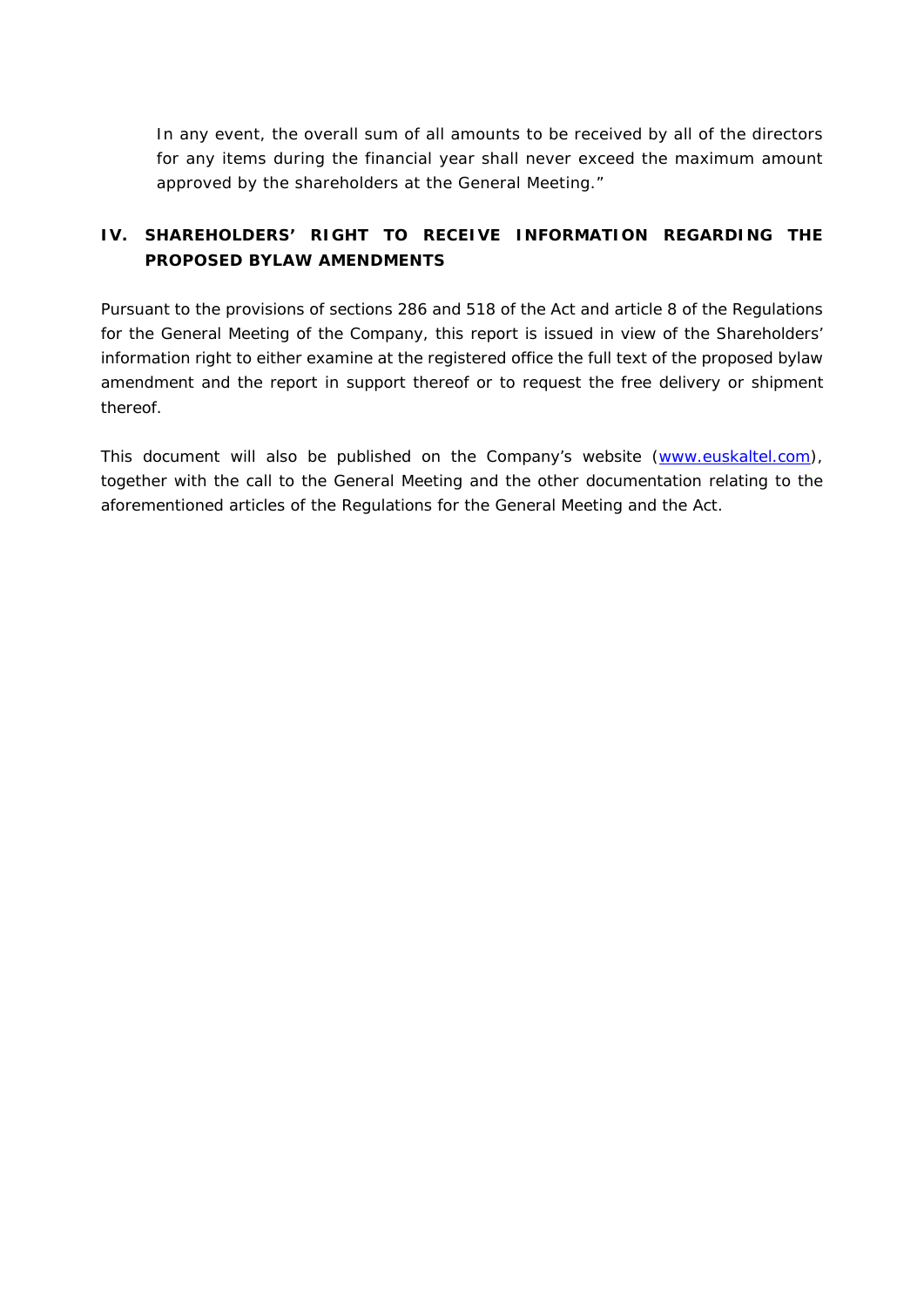#### **ANNEX.- COMPARATIVE TEXT**

#### **Article 62. Director remuneration**

- 1. The directors shall be entitled to receive remuneration for the performance of the duties corresponding thereto by virtue of their membership on the Board of Directors as a collective decision-making body of the Company.
- 2. The remuneration of The shareholders acting at a General Meeting shall determine and approve the maximum amount to be received as remuneration by all the directors as such (excluding for these purposes those directors who all the items and for any duties that they perform, both executive duties) shall have two and non-executive. The maximum amount set by the shareholders at the General Meeting shall remain in effect for so long the shareholders do not approve a change thereof.
- 3. The remuneration of directors who are not entrusted with executive duties shall be based on the following components:  $(a)$  a fixed
	- a. An annual fixed allocation; and (b)
	- $\frac{2}{b}$ . Any potential commitments of the Company to pay amounts as insurance premiums in favour of the directors, in this latter case with a maximum annual limit of eight thousand euros (€8,000) per director.; and

The total amount of the remuneration that the Company may pay to all of its directors for the items set out in the immediately preceding paragraph shall not exceed the amount determined for such purpose by the shareholders at the General Shareholders' Meeting. The amount thus established by the shareholders shall be maintained until it is modified by a new resolution of the shareholders at a General Shareholders' Meeting, pursuant to the provisions of applicable law.

c. A civil liability policy obtained by the Company for its directors upon customary terms and proportional to the circumstances of the Company.

The specific amount corresponding to the above items for each of the directors who are not entrusted with executive duties shall be determined by the Board of Directors in accordance with the director remuneration policy. For such purpose, it may take into account, amongst other issues, the positions held by each director within the collective body itself, their membership on and attendance at the various committees, and the classification of the director as independent or proprietary.

- 1. Directors who perform are entrusted with executive duties shall be entitled to receive the remuneration for the performance of said duties provided for in the contract signed to that end between the director and the Company-
- 4. Said contract shall conform to , for the director remuneration policy to be approved by the shareholders at the General Shareholders' Meeting, including the parameters for the accrual of their remuneration, as well as possible severance payments for termination of the contract, provided that the termination of employment is not due to a breach of their duties as director, and any commitments of the Company to pay insurance premiums or contributions to savings or social welfare systems.following items: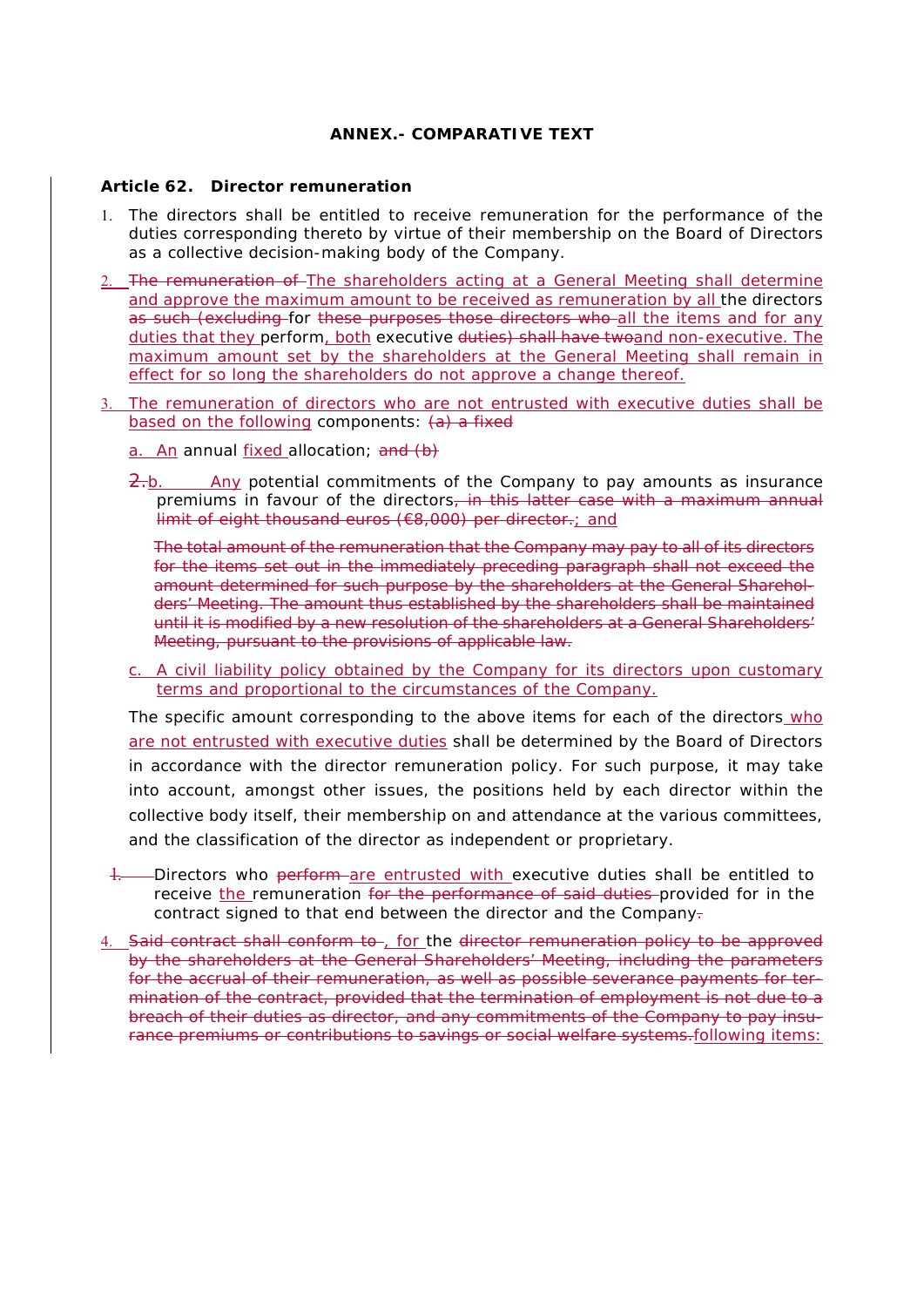If appropriate, the Board of Directors shall establish the remuneration of the directors for the performance of executive duties and approve, with the legally required majority, the executive directors' contracts with the Company, which must conform to the remuneration policy approved by shareholders at the General Meeting.

- a. Within the framework of the remuneration policy and the incentive plans that apply at any particular time, directors performing executive duties may be remunerated with Fixed annual remuneration.
- b. Annual variable remuneration calculated based on benchmark qualitative or quantitative indicators or parameters linked to the level of achievement of their objectives (approved by the Board of Directors, upon a proposal of the Appointments and Remuneration Committee).
- Long-term variable remuneration based on the delivery of cash or shares of the Company or of another company to which it belongs, share options thereon, or instruments or other remuneration linkedindexed to the value thereof, linked to business objectives, the value of the shares and, if applicable, other corporate social responsibility objectives.
- If indexed to shares of the Company or to financial instruments linked to the quoted price thereof, said remuneration must be approved by the shareholders at a General Shareholders' Meeting of Shareholders. If applicable, the resolution shall state the maximum number of shares to deliver, the exercise price or system for calculating the exercise price of the share options, the value of any shares used as a reference, and the duration of the plan.

The shareholders may delegate to the Board of Directors the determination of any other aspects of this type of remuneration.

- d. The following remuneration: (i) availability of company vehicle; (ii) life and casualty insurance; (iii) special health insurance; and (iv) the ability to enjoy all those benefits that the Company might make available to management personnel.
- e. A civil liability policy obtained by the Company for its directors upon customary terms and proportional to the circumstances of the Company.
- f. Potential severance payment for cessation in office or termination of contractual relationship with the Company.

These contracts must be approved in advance by the Board of Directors upon a proposal of the Appointments and Remuneration Committee, in compliance with the requirements of applicable law.

Furthermore, the text of these contracts shall conform to the director remuneration policy to be approved by the shareholders at the General Meeting of Shareholders.

 $4.5.$  The director remuneration policy shall conform as appropriate to the remuneration system provided for in the Company's Bylaws, shall have the scope